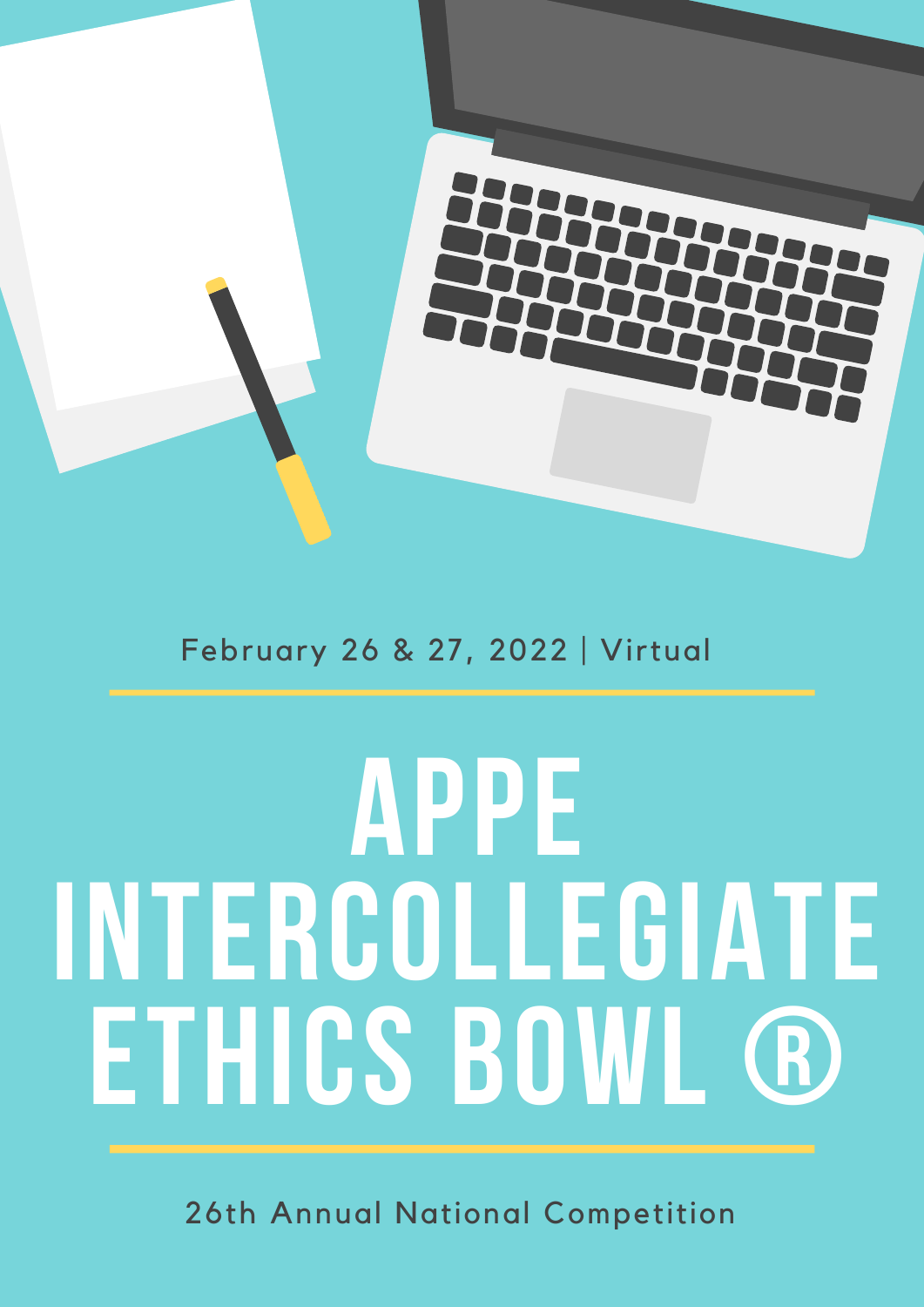### **S C H E D U L E O F E V E N T S**

**( A L L T I M E S E A S T E R N )**

#### **SATURDAY, FEBRUARY 26**

5:30 P.M. **TEAM CHECK-IN**

**JUDGE AND MODERATOR CHECK-IN**

- 6 7:45 P.M. **ROUND ONE MATCHES**
- 8- 9:45 P.M. **ROUND TWO MATCHES**

#### **SUNDAY, FEBRUARY 27**

- 10 A.M. **TEAM CHECK-IN JUDGE AND MODERATOR CHECK-IN**
- 10:30 A.M. 12:15 P.M. **ROUND THREE MATCHES**
- 12:30 P.M. 2:15 P.M. **ROUND FOUR MATCHES**
	- 2:30 P.M. **AWARDS AND ANNOUNCEMENTS**
	- 3:30 5:15 P.M. **QUARTERFINALS**
	- 5:30 7:15 P.M. **SEMI-FINALS**
	- 7:30 9:30 P.M. **FINALS AND AWARD CEREMONY LIVESTREAMED**

**Z O O M L I N K S T O F O L L O W**

WWW.APPECONFERENCE.ORG/APPE-IEB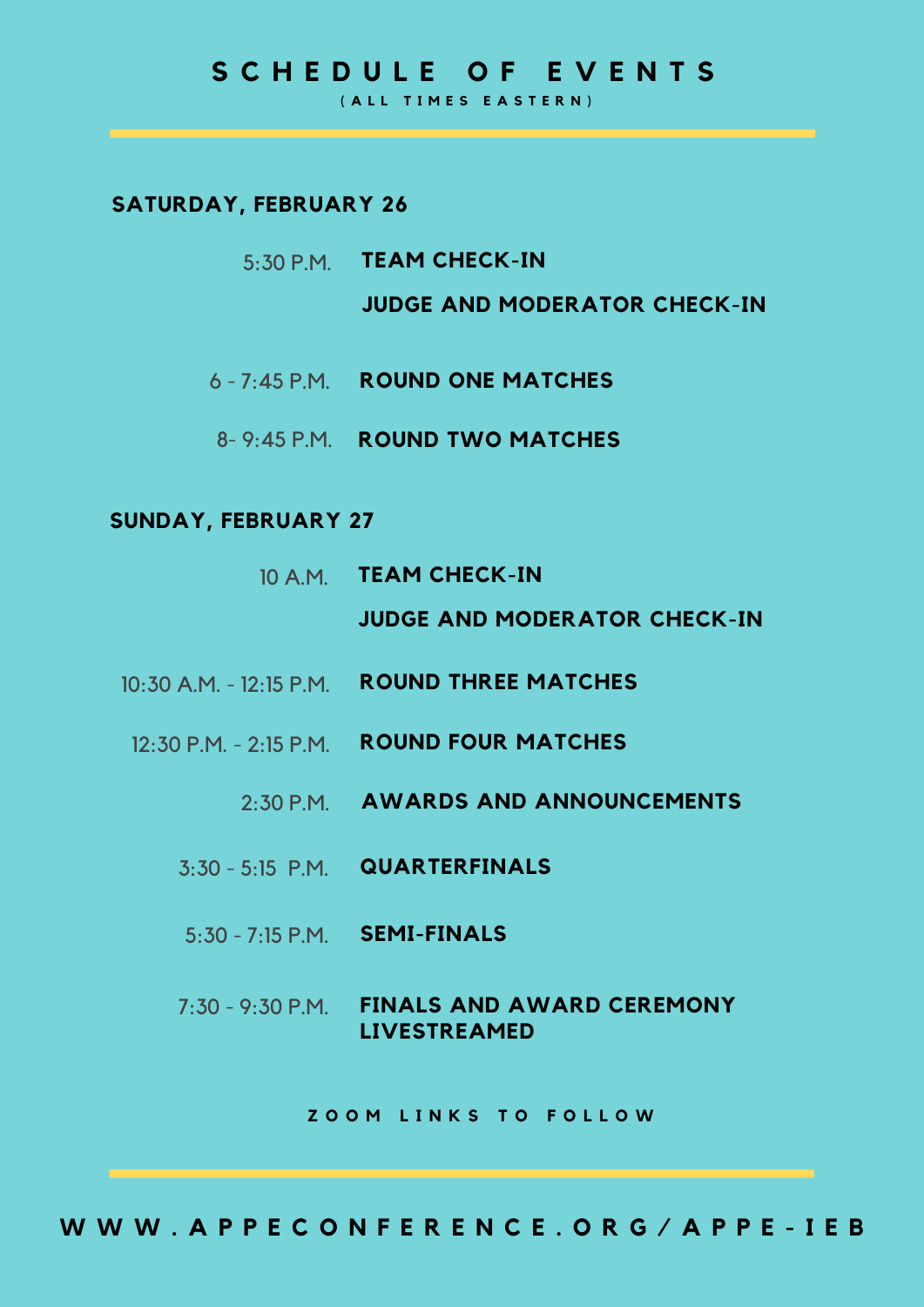## **Q U A L I F Y I N G T E A M S**

#### **BAKERSFIELD COLLEGE**

COACHES: BRYAN TANNER RUSSELL, ANNA COLLINS TEAM: EVELYN DURAN, MICHAEL HINOJOS, TRENTON PETERS

#### **BOSTON COLLEGE**

COACH: KATIE HARSTER TEAM: ISABELLE JONES, SOPHIE DUFF, REGINA HERRERO, ALLY BOEHNING, MATTHEW VACCARRO

#### **BOWLING GREEN STATE UNIVERSITY**

COACHES: IAN YOUNG, CHRISTIAN COONS TEAM: HANNAH MEHNO, JOSEPH CASTELLANO, ELLEN DAVIS, ZACH HARPER, JOSEPH MCQUILLIN, NICHOLAS WEAVER

> **CAL POLY POMONA** COACH: BRIAN KIM

TEAM: STEFANIE PADILLA, NATALIE URIBE, LYNDSEY HARSHAW, REBECCA PRENTICE

#### **COLLEGE OF CHARLESTON**

COACH: TAYLOR MILLS DELANEY TISDALE, PHILLIP MUTH , DAVID BURGESS , KEITH WILLIAMS

#### **CLEMSON UNIVERSITY**

COACH: DAVID R. ANTONINI TEAM: AUSTIN MCDONALD-SHEDD, CLAIRE BURNSIDE, CHARLIE SILVER, COPELAND JOHNSON, TYNER JIUNNIES

#### **INDIANA UNIVERSITY**

COACH: ELIZABETH WILLIAMS TEAM: AVA TRUMAN, SUMMER MYERS, CARTER HANEFELD, MICHAEL CLARK, SUMMER VOORHIES, ABBY SWIFT

**MACALESTER COLLEGE**

COACHES: BEAU LARSEN, NATHAN VINEHOUT KANE TEAM: CASEY MOERER, SARAH BETH HOBBY, JOE MCMURTREY, PAUL O'CONNELL, DIPAKSHI SARMA, ETHAN GLASS

**NOTRE DAME OF MARYLAND UNIVERSITY**

COACH: JESSICA DAVIS TEAM: RAQUEL POMPEY, KYLIE SIMONSON, KRISTINA PICKERING, CECIA ZAVALA RAMOS

**OAKLAND UNIVERSITY**

COACHES: LISA LYNNE CAMPBELL, MARK RIGSTAD TEAM: LEA HILLIKER, ERIKA LUFT, CHAD SCHUMACHER, JOHN RUBARTH, ETHAN BRADLEY, BELLA JAVIER

**OCCIDENTAL COLLEGE** COACH: ERICA PRESTON-ROEDDER TEAM: OLIVER TO, ANNA THOMAS, JAE CHOI, SELA MORETTI-HITCHCOCK, PHOEBE PATINKIN

**OKLAHOMA CHRISTIAN UNIVERSITY**

COACH: JEFF SIMMONS, CHARLES CARTER TEAM: RACHEL GLAVAN, JULIA BRANUM, ISAAC DETHERAGE, RACHEL DETHERAGE, GRACE MCCURDY

#### **OKLAHOMA STATE UNIVERSITY**

COACH: DANIEL ALLAN TRIPPETT TEAM: PARKER PLANK, LEIGH WELCH, TYLER SCOTT, SAM SIBLEY, TAYLOR GLADNEY, GRASON BROWN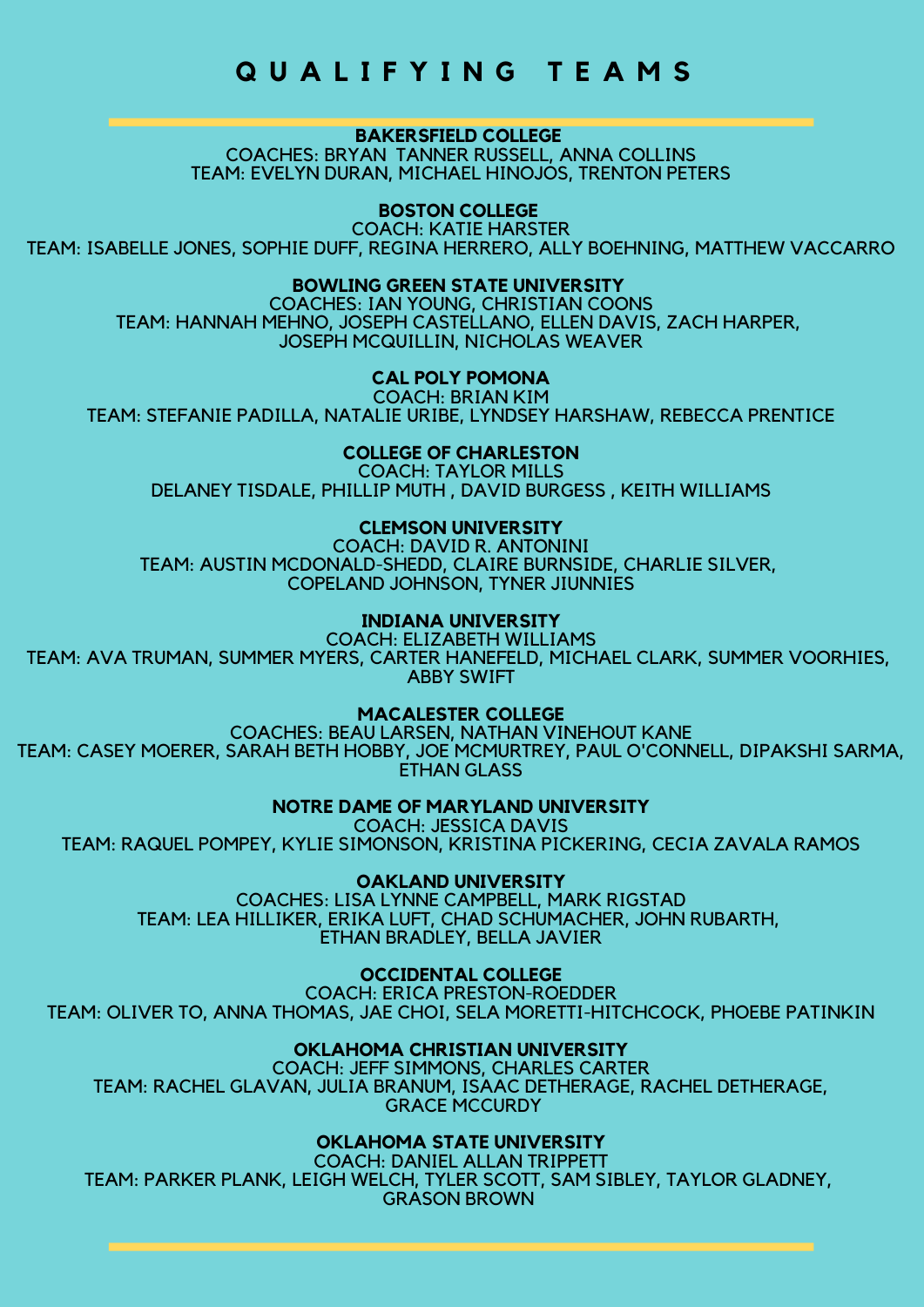## **Q U A L I F Y I N G T E A M S**

#### **SALISBURY UNIVERSITY**

COACH: GRACE CLEMENT TEAM: HALEY TAYLOR, ANDREW WILSON, KITTIE KHIN, CARLY NASCIMBENI, SARA SELLERS, WYATT PARKS, MEGAN RAYFIELD, EMILY MARSHALL

#### **SANTA FE COLLEGE**

COACHES: ANN T. THEBAUT, RON CLAYPOOL, CLAIRE ORENDUFF, LISA CHARNEY TEAM: NOAH FRAZIER, SYDNEE KING, DANIELLA RUDOLPH, THOMAS CHILD, KYLE GARZON, AMY TRASK

**SEATTLE UNIVERSITY**

COACH: BENJAMIN HOWE TEAM: ANDRU ZODROW, SOFIA MCMILLAN, ANTHONY VERDUGO, MARIE-THERESE CHAHROURI

**STANFORD UNIVERSITY**

COACHES: COLLIN ANTHONY CHEN, NITISH VAIDYANATHAN TEAM: SARAH YRIBARREN, JD PRUETT, BHAVYA SHAH, CAMERON LOUGHNEY, SAJID FAROOK, NATALIE FELDMAN

#### **TAYLOR UNIVERSITY**

COACH: KOERT VARHAGEN TEAM: EAGAN BAKKER, JAMES BRADS, JOSH BROWN, GRACE CHRISTODOSS, ELIZABETH HAMMOND, LYDIA MCGINNESS, HOLLIE MEYERS, PETER SCHWARCK, JARED SMITH, ABBEY SUESS, STEPHEN WHITE, ELISE WIXTR**OM**

#### **UNITED STATES MILITARY ACADEMY WEST POINT**

COACHES: GRAHAM PARSONS, ROBERTO SANTOS TEAM: CALEB ANDERSON, CHARLES BATKIN, ANNALISE CALLAGHAN, JACOB FOSTER, SAM HERZOG, MEGAN NKAMWA

#### **UNITED STATES NAVAL ACADEMY**

COACH: SHAUN BAKER TEAM: CAROLINE FINLEY, JACKIE BOOKER, JACKSON HATHAWAY, EDUARDO RAMIREZ, TOMAS MALDONADO, WASHINGTON ROSS, BENOIT GORGEMANS, KYLE BEASLEY

**UNIVERSITY OF ALASKA, ANCHORAGE**

COACH: JOEL POTTER TEAM: KELDON IRWIN, GRETA SMITH, CORA LYON, BIRCH BOYER, HENRY MILDON, ATHENIA LARGE

**UNIVERSITY OF CALIFORNIA, SAN DIEGO**

COACHES: SAMUEL RICKLESS, KARINA ORTIZ VILLA, AARON CHIPP-MILLER, SAM RIDGE TEAM: SARAH KANG, ALEXANDRA MICHAEL, RISHABH RAJ, MAXIMILIAN ZEKOWSKI, EVA ZHUANG

**UNIVERSITY OF CALIFORNIA, SANTA BARBARA**

COACH: VARUN IYER

TEAM: VARUN IYER, NATALIE RIES, JAZE MATTEO WHARTON, SCHUYLER CAPITA, ISABELLE BRAD**Y**

**UNIVERSITY OF CHICAGO**

COACH: GABRIEL AINSA TEAM: GABRIEL SANCHEZ AINSA, HOLDEN FRASER, JENNA WONG, MATTHEW VIZZINI, NOAH GELLER, WATSON LUBIN

#### **UNIVERSITY OF COLORADO, BOULDER**

COACH: MEGAN KITTS, ZAK KOPEIKIN TEAM: KALYNA BLEVINS, SOFIA CERNA, JORDAN COPELAND, HENRY EDIGER, EVAN FRANCO,ALDEN MALLORY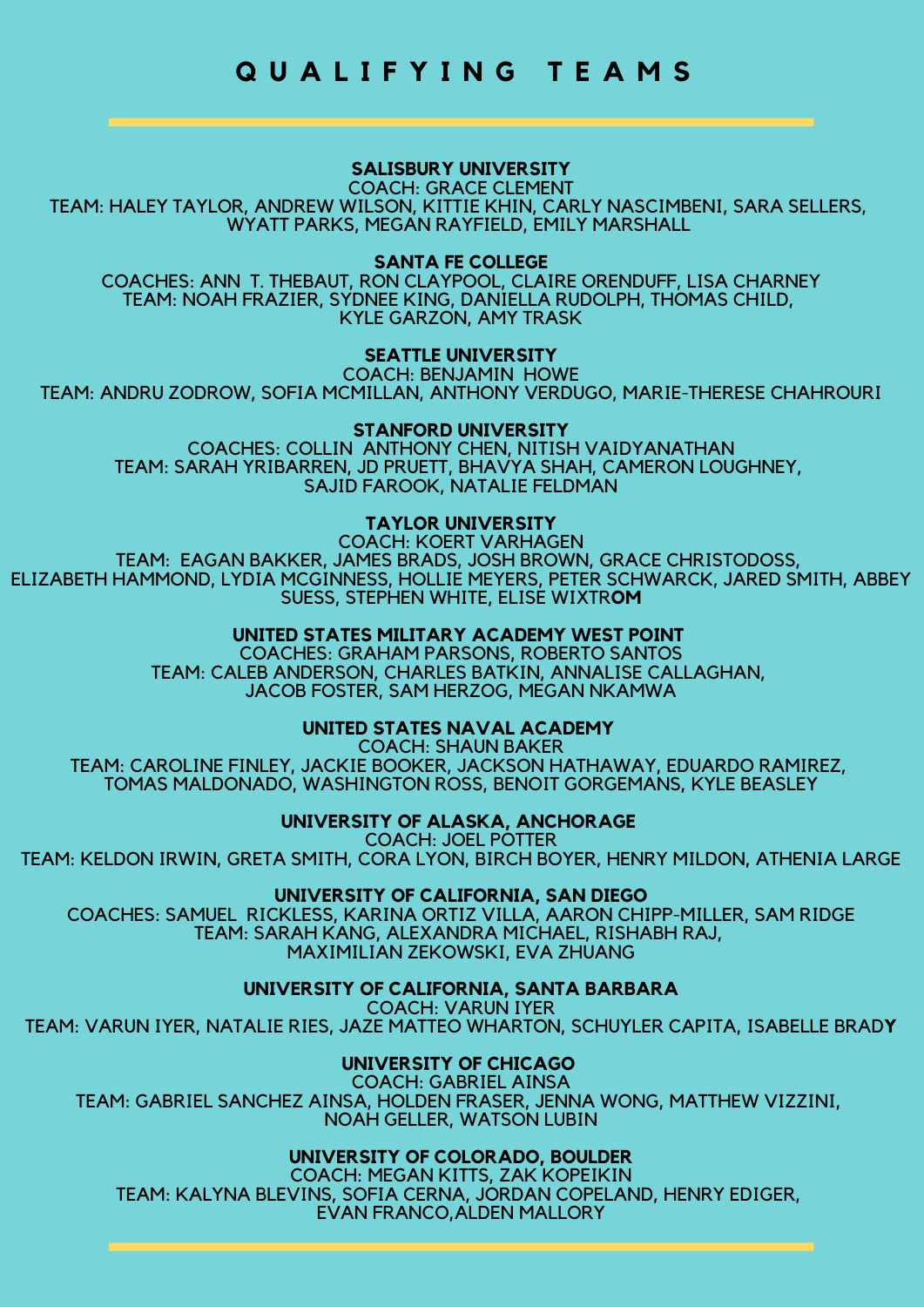## **Q U A L I F Y I N G T E A M S**

**UNIVERSITY OF COLORADO, COLORADO SPRINGS** COACH: JENNIFER KLING TEAM: BRANDON WARD, FOSTER SHAY, AMBER WOODSIDE, MIKE ACEVEDO

> **UNIVERSITY OF FLORIDA** COACH: BRIAN D. RAY

TEAM: SHREYA VENKAT, ANNIE GJINECI, JAGGER MILLARD, KAMERON LUBBEN, DENNIS KYRYCHENKO

**UNIVERSITY OF NORTH CAROLINA, CHAPEL HILL**

COACH: DELANEY THULL TEAM: ASH SANTOS, ABIGAIL BARBU, JADE MONDAY, ZACH LEIGHTON, LAUREN HAINES, ANN GOULIAN, LYDIA NUSBAUM

**UNIVERSITY OF OKLAHOMA**

COACH: MARK TAYLOR TEAM: ABIGAIL DANTZLER-WOODRUFF, DIANA DURAN, JOHAN GALLARDO, MARIANO GONZALEZ, TRE HALSTIED III, PAYDEN HOFFMAN, BLAINE TEAGUE, RUIQI WEI

**UNIVERSITY OF SOUTH FLORIDA**

COACH: BEKAH VIGIL TEAM: VELI AYDONER, LIANA HOWE, TIJEN JONES, JULIA LINKOGLE

**UTAH VALLEY UNIVERSITY**

COACH: JEFFREY NIELSEN, JOSIAH ALDERINK TEAM: KAITLYN RUSSELL, LOGAN JOHNSON, ROWAN HADLOCK, AUBRIE TURNER, BRIGHAM "HASH" BROWN, TIMBERLYN SHAW, MCLAIN CONNORS, REBECCA COBB, QUINN GOODMAN

**VILLANOVA UNIVERSITY**

COACH: MARK WILSON TEAM: ANTHONY BERNA, HILLARY O'NEILL, PATRICK RISS, JUSTIN WILLIAMS, MIKE BLAKE, ADRIANNA OGANDO, KALEIGH BRENDLE

**WEBER STATE UNIVERSITY**

COACH: RICHARD GREENE TEAM: ANTARES BROWN, DANIEL KING, ARIEL KROGUE, CONRAD RAUCH, JARED SHELTON, JORDAN SIMMONS

**WESTMINSTER COLLEGE** COACH: MICHAEL A. POPICH, KARA E. BARNETTE TEAM: CHELSEA ANOWI, TAYLOR BAUM, SOPHIE CALIGIURI, WILLIAM HARVEY

**YALE UNIVERSITY** COACHES: GABE RANSOM AND JARRON LONG TEAM: GABE RANSOM, NATE OLSON, ARIA NORCROSS, ALLIE DETTELBACH, BROOKS MEINE

**YOUNGSTOWN STATE UNIVERSITY** COACH: ALAN TOMHAVE, MARK VOPAT TEAM: EVA LAMBERSON, LUCAS TOMORY, SHIANNA GIBBONS, JORDAN PINTAR

> **IS THIS YOUR LAST ETHICS BOWL COMPETITION?** JOIN THE APPE IEB ALUMNI NETWORK®

HTTPS://LINKTR.EE/IEBALUMNINETWORK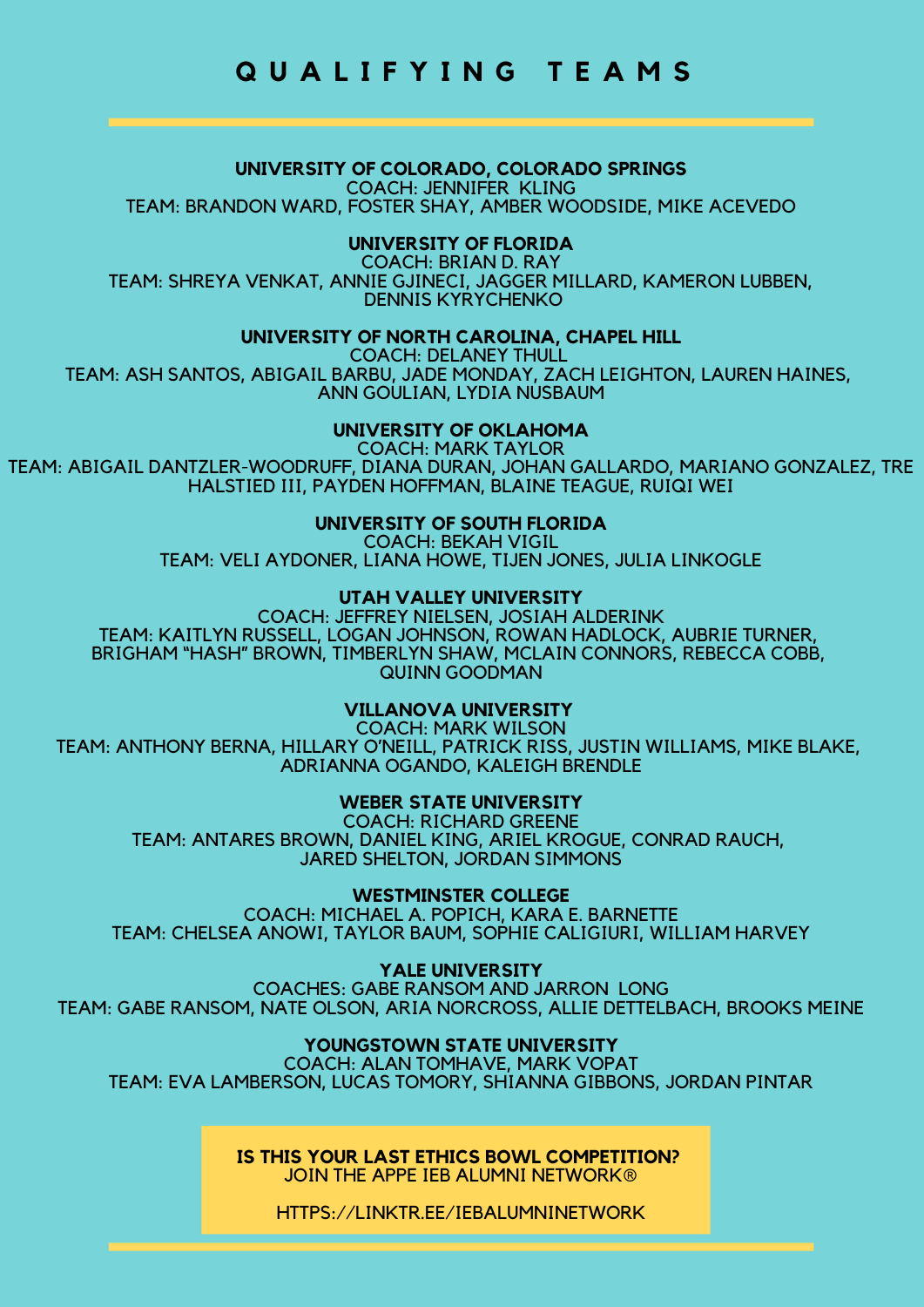## **T H A N K S T O O U R J U D G E S A N D M O D E R A T O R S**

ABIGAIL FELDMAN ALEX RICHARDSON ALEXA BISHOPRIC ALEXANDER WALTON ANDREA ADAMS ANDREW HOWARD ANDREW I. COHEN ANNEMARIE SPADAFORE BIPIN SEN BRETT FULKERSON-SMITH BRIAN COFFEY CARLOS VILLALON, JR. CARRIE PRITCHETT CHERYL MACPHERSON CHRIS CALDWELL DAN GIETL DANIEL E. WUESTE DANIEL G JENKINS DANIEL J. BRUNSON DANIELLE ALBRECHT DAVID CRANE DEAN FEINMAN DEVAUGHN JONES DICK LESICKO DOMINIQUE GREENE-SANDERS DR K S NAIK EARL SPURGIN EDDY NAHMIAS ELEANOR ANDERSON ELIZABETH COIT ELIZABETH HARVEY EMILY CRNKOVICH ERI SOLOMON ERIK BAKER

GARY RUBIN GEORGE SHERMAN GLENN SUMMERS GRACIE GEORGE GREG WRIGHT GRETCHEN WINTER HANS ROMO HOPE, C, SAMPLE JACKSON HIGH JAMES BRADY JASON KOHN JEFFREY MILES JEREMY WEBB JOEL MACCLELLAN JONATHON ABDAL JOSEPH HARRINGTON JUSTIN PROVO JUSTIN WAREHAM KAREN MIZELL KARIN WAUGH ZUCKER KATHERINE WELLMAN KATRINA ENGLAND PARK KELLY SMITH KELLY LAAS KEVIN CUTRIGHT KORY TROTT KYLE ROBERTSON KYLE YRIGOYEN LARRY UDELL LAURA KICKLIGHTER LINDA MACDONALD GLENN LUCY HOLT MADELINE GEORGEVICH MADISON STEMPLES

MALLORY WIETRZYKOWSKI MARK ORNELAS MARK WENZEL MARYKATE GAURKE MATTHEW MANGUM MATTHEW STOLICK MICHAEL RHODES MICHELLE R. HORVATH NICOLE FREEWALT NICOLE ZABIK PAULETTE KIDDER RACHEL ROBISON GREENE RAQUEL DIAZ-SPRAGUE RHIANNON DODDS FUNKE RHONDA DECAMBRE RYAN LEE SALLY MOORE SANDRA E HANSMANN SARA RABON SARAH LIPMAN SERGEI TALANKER SUZANNE JOHNSON TAS SYEDA WAYNE MARCUS WEST ARON ZACHARY WALTER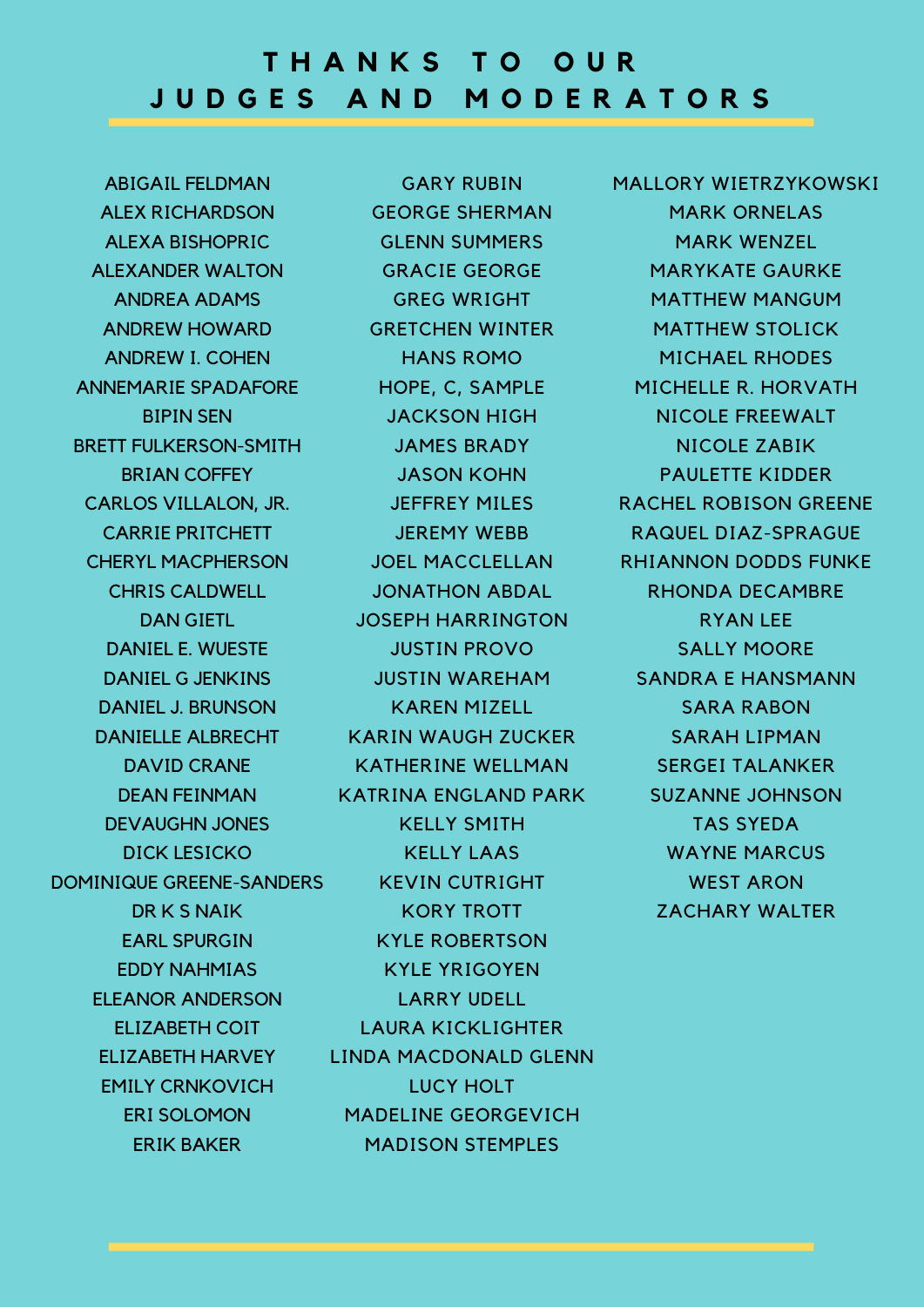## **A P P E I N T E R C O L L E G I A T E E T H I C S B O W L ® C O M M I T T E E M E M B E R S**

**APPE IEB® COUNCIL**

CHAIR: JOHN GARCIA

#### **APPOINTED POSITIONS:**

ROBERT F. LADENSON, APPE IEB® FOUNDER GRETCHEN WINTER, APPE BOARD OF DIRECTORS LIAISON

#### **ELECTED POSITIONS:.**

CALIFORNIA REGION: KYLE ROBERTSON CENTRAL STATES REGION: ELIZABETH COIT GREAT LAKES REGION: LISA CAMPBELL MID-ATLANTIC REGION: ROSE PROCTER NORTHWEST REGION: MIKE INGRAM NORTHEAST REGION: STEPHANIE FERRONE ROCKY MOUNTAIN REGION: SANDY WOODSON SOUTHEAST REGION: GEORGE SHERMAN TEXAS REGION: ROBERT BOYD SKIPPER AND ANDY BREI TWO-YEAR COLLEGE BOWL: GREGORY WRIGHT UPPER MIDWEST REGION: BRETT FULKERSON-SMITH WASATCH REGION: RICHARD GREENE

#### **CASE WRITING COMMITTEES**

**NATIONAL:** ROBERT BOYD SKIPPER, CHAIR ROBERT A. CURRIE CYNTHIA JONES HEATHER PEASE

#### **REGIONAL:**

MICHAEL B. FUNKE, CHAIR BECKY COX-WHITE RAQUEL DIAZ-SPRAGUE RHIANNON DODDS FUNKE GRETCHEN A. MYERS ANNEMARIE SPADAFORE